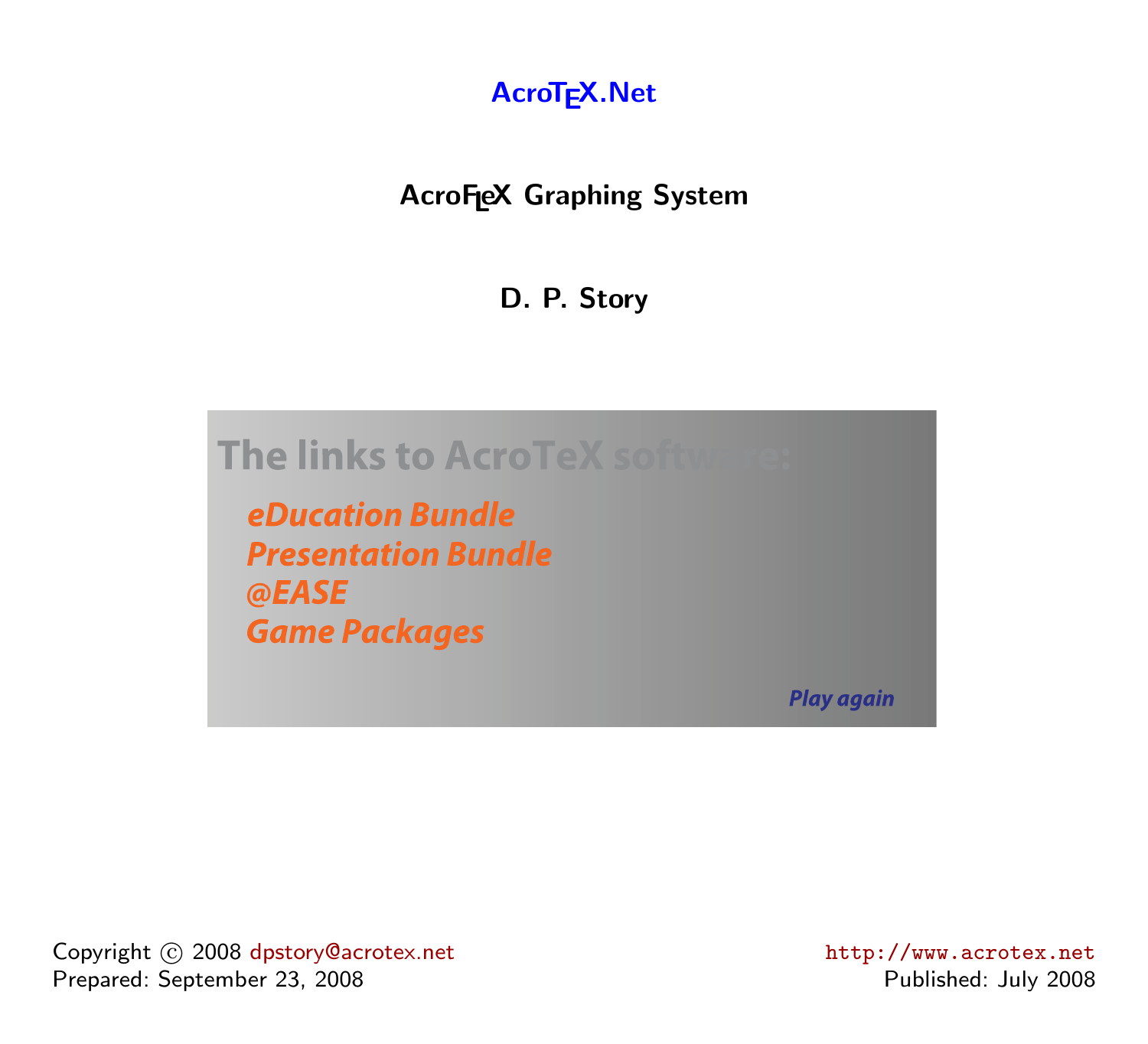## **What is AcroFieX?**

The word **AcroFeX** is meant to convey a merging of two computer technologies:

- **Acro**: connotes both **Adobe Acrobat** (**Adobe Reader**) and **AcroTEX** (as in the **AcroTEX eDucation Bundle** or, just **AeB**).
- FieX: connotes Adobe FLEX 3. FLEX 3 is used to create SWF files to interact with the user. In the case of graphing, plotting information is passed from Acrobat, via JavaScript, to the Flash widget. ActionScript takes the data, plots the points provided, and connects them with a smooth curve.

AcroF<sub>leX</sub> by AcroT<sub>F</sub>X: This graphing system and this demonstration file were devel-oped by D. P. Story using the AcroT<sub>E</sub>X eDucation Bundle, Adobe® [Acrobat](http://www.adobe.com/products/acrobat/)® 9 Pro, and  $\mathsf{Adobe}^\circledR \mathsf{FLEX}^{\mathsf{TM}}$  $\mathsf{Adobe}^\circledR \mathsf{FLEX}^{\mathsf{TM}}$  $\mathsf{Adobe}^\circledR \mathsf{FLEX}^{\mathsf{TM}}$  3.

Acrobat 9 Pro introduces the rich media annotation that plays FLV movies and SWF files natively. Acrobat also provides a scripting bridge between JavaScript for Acrobat, and ActionScript, the scripting language of Flash player. This bridge enables the PDF and the Flash widget, embedded in the rich media annotation, to communicate. The scripting bridge opens up wonderful opportunities for application to the education sector. The graphing of  $AcroF$ eX is one such application of the new PDF-Flash connection to education.

AcroFieX uses the commercial product Adobe FLEX Builder 3 and FLEX 3 SDK to produce Flash widgets, and the AeB to create PDF documents with appropriate JavaScript to communicate with the Flash widget. FLEX Builder 3 is currently free for students and educators, the FLEX 3 SDK is free to all.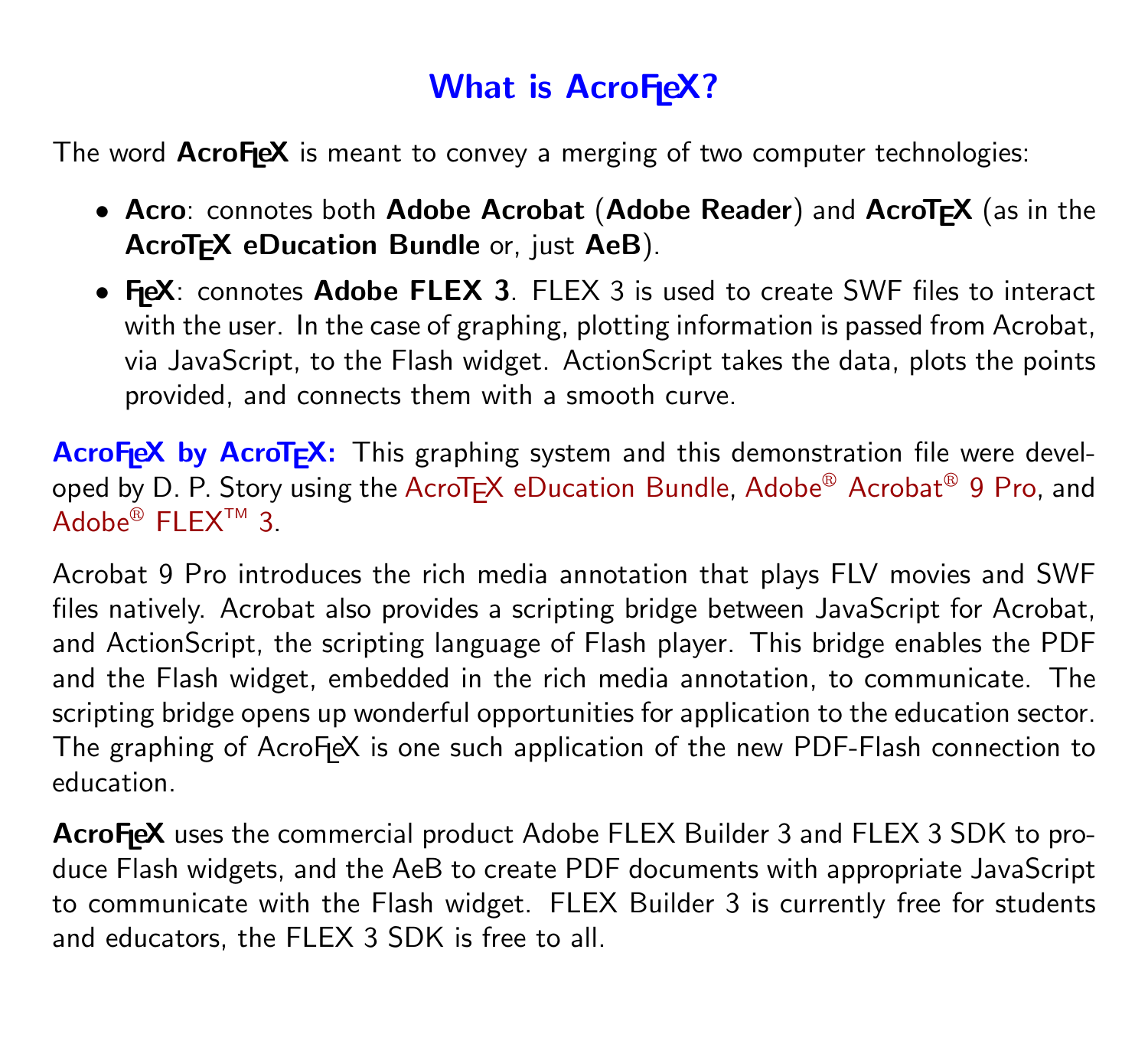# **AcroFIEX by AcroTFX**

The first goal in Acro $F \in X$  development was to build an interactive graphing screen educators could use in their PDFs.



#### **Populate Mode**

Parametric Equations:  $x = cos(t)$ ;  $y = sin(t)$ 

Polar Function:  $r = 1 + \sin(\theta)$ 

**Instructions:** This graphing system can graph a function of  $x$ , a pair of parametric functions of  $t$ , or a polar function of  $t$ .

- **1.** For a function of  $x$ , enter an algebraic expression to be graphed, e.g.,  $3x^2-1$ ,  $4\sin(2x)$ ,  $\ln(x)$ ,  $e^x(x+1)$ . For parametric equations, two functions of  $t$  separated by a semicolon  $($ ;) e.g.,  $cos(t)$ ;  $sin(t)$ . For a polar function, enter a single expression that is a function of  $t$ , e.g.,  $1+sin(t)$ .
- **2.** Set the graph viewing window: The range of the horizontal axis  $(x\text{-axis})$ and range of the vertical axis  $(y\text{-axis})$ . For parametric plotting, set the range of the  $t$  variable.
- **3.** Enter the number of points, n, to plot.
- **4.** Click the Graph It! button.
- **5.** Shift the viewing window horizontally or vertical; or zoom in or out.
- **6.** Click Clear to clear the plot; use shiftclick to deactivate the graphing screen.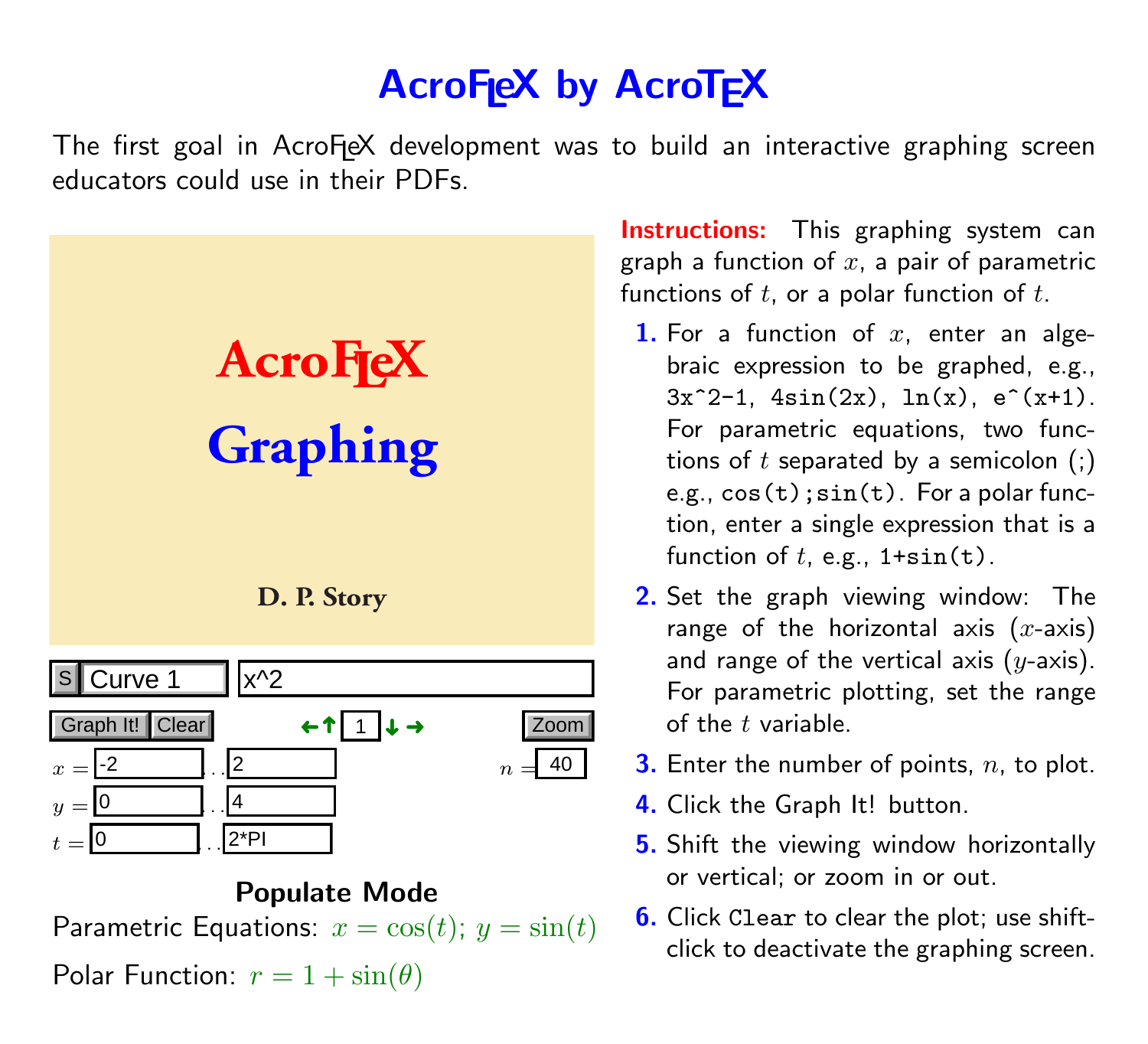### **Graphing Predefined Functions**



The document author, that's you, can prepare some functions for the student to view:  $\sin(x)$ ,  $\sin(2x)$ ,  $\sin(3x)$ , and  $\sin(4x)$ . All functions are graphed over the interval  $[0, 2\pi]$ . Let's view a graph with a vertical asymptote, shall we? Try  $y = 1/(x - 1)$  and  $y = 1/(x-1)^2$ .

Quiz What type of symmetry does the function, graphed above, have? (a) x-axis symmetry (b) y-axis symmetry (c) origin symmetry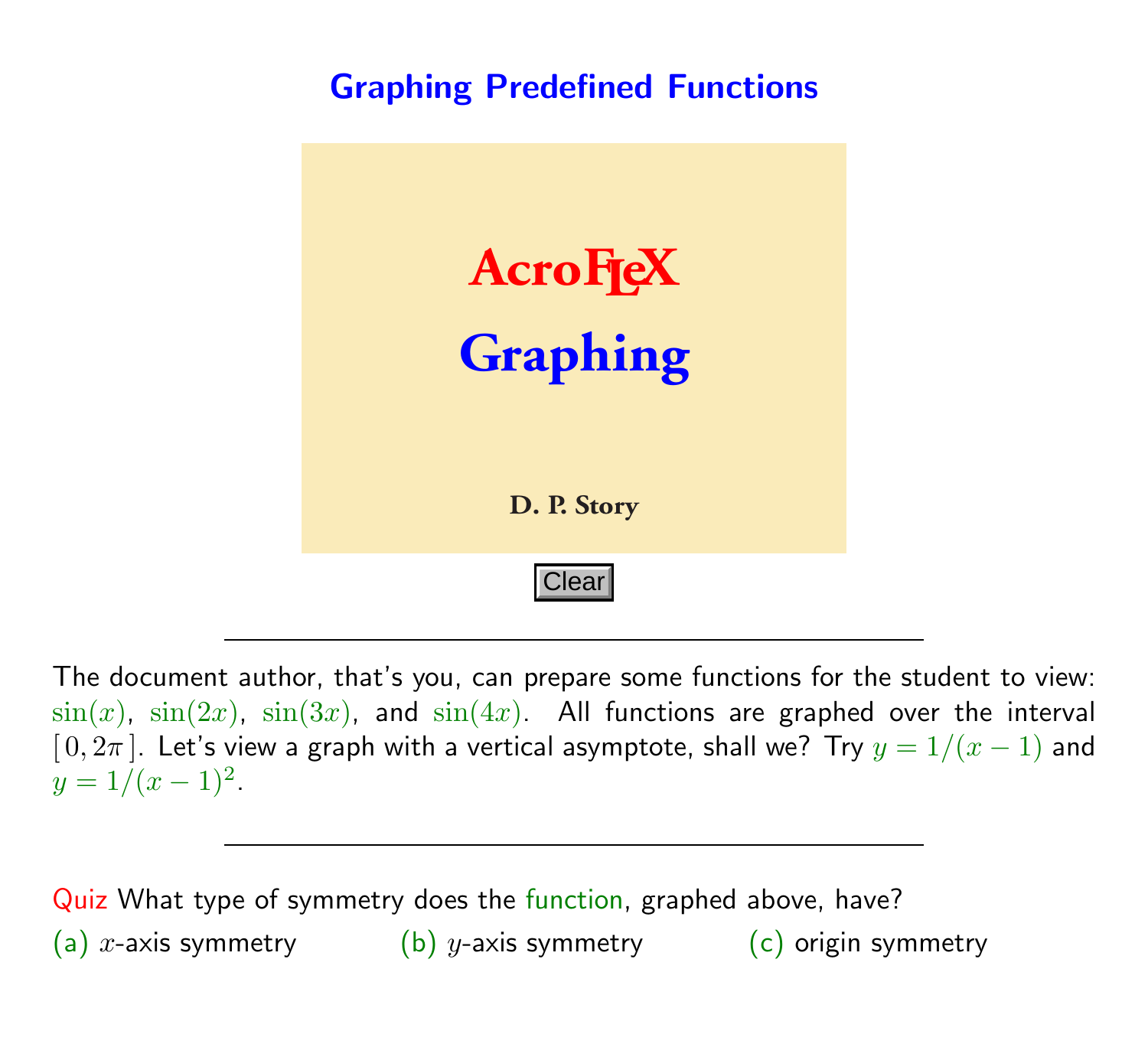#### **Multiple Curves and Plots**



Plot multiple curves using predefined functions:

•  $sin(x)$ ,  $sin(2x)$ ,  $sin(3x)$ ,  $sin(4x)$ .

Let's plot some points:

- Points on  $sin(x)$  (clear the graphing screen, click on this  $sin(x)$  link, then click on the plotted points link)
- Plot  $(1, 1)$ ;  $(2, -1)$ ;  $(4, 1/3)$ ;  $(3, -1/2)$
- Plot  $(2, 0)$ ;  $(1, -1)$ ;  $(3, .5)$ ;  $(4, 1)$ ;  $(6, 0)$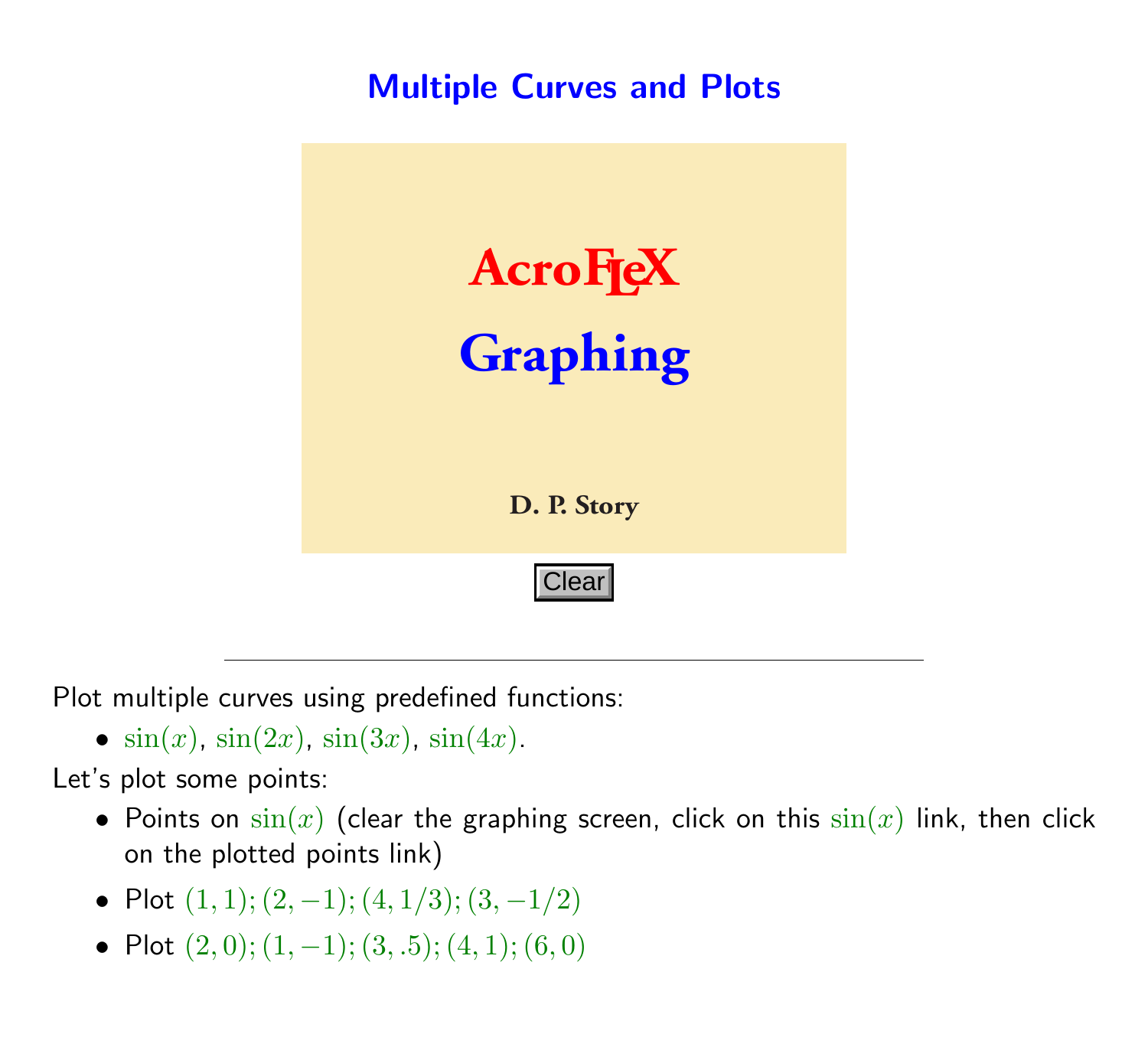#### **Graphing in a Floating Window**



On this page, we take a different approach, by graphing functions in a floating window. This might be appropriate for graphing preset functions. Now let's copy and paste some of the previous text here: The document

author, that's you, can prepare some functions for the student to view:  $\sin(x)$ ,  $\sin(2x)$ ,  $\sin(3x)$ , and  $\sin(4x)$ . All functions are graphed over the interval  $[0, 2\pi]$ . Let's view a graph with a vertical asymptote, shall we? Try  $y = 1/(x - 1)$  and  $y = 1/(x - 1)^2$ .

**Controlling the Floating Window.** Clicking a graphing link will open the floating window and graph the defined function. Clicking the AcroFeX icon closes the window. The window itself has controls. The clicking the upper-right corner closes the window. Use the lower-left corner to resize the graph window (click and drag the lower-left corner). Click and drag anywhere else on the boundary will move the window.

The following quiz integrates the quiz/shortquiz environment with the  $AcroF$ eX Graphing routines, and uses \defineGraphJS to graph the input of the user.

**Question** Find the equation of the line tangent to the graph of  $f(x)=2x^2$  at the point  $(1, 2)$ . Ans | Clear

Below is another example of the use of \defineGraphJS. A link is created with two calls to the graphing routines, one to plot a sine curve, the other to plot points on that curve. Consider the sine function, and indicated points